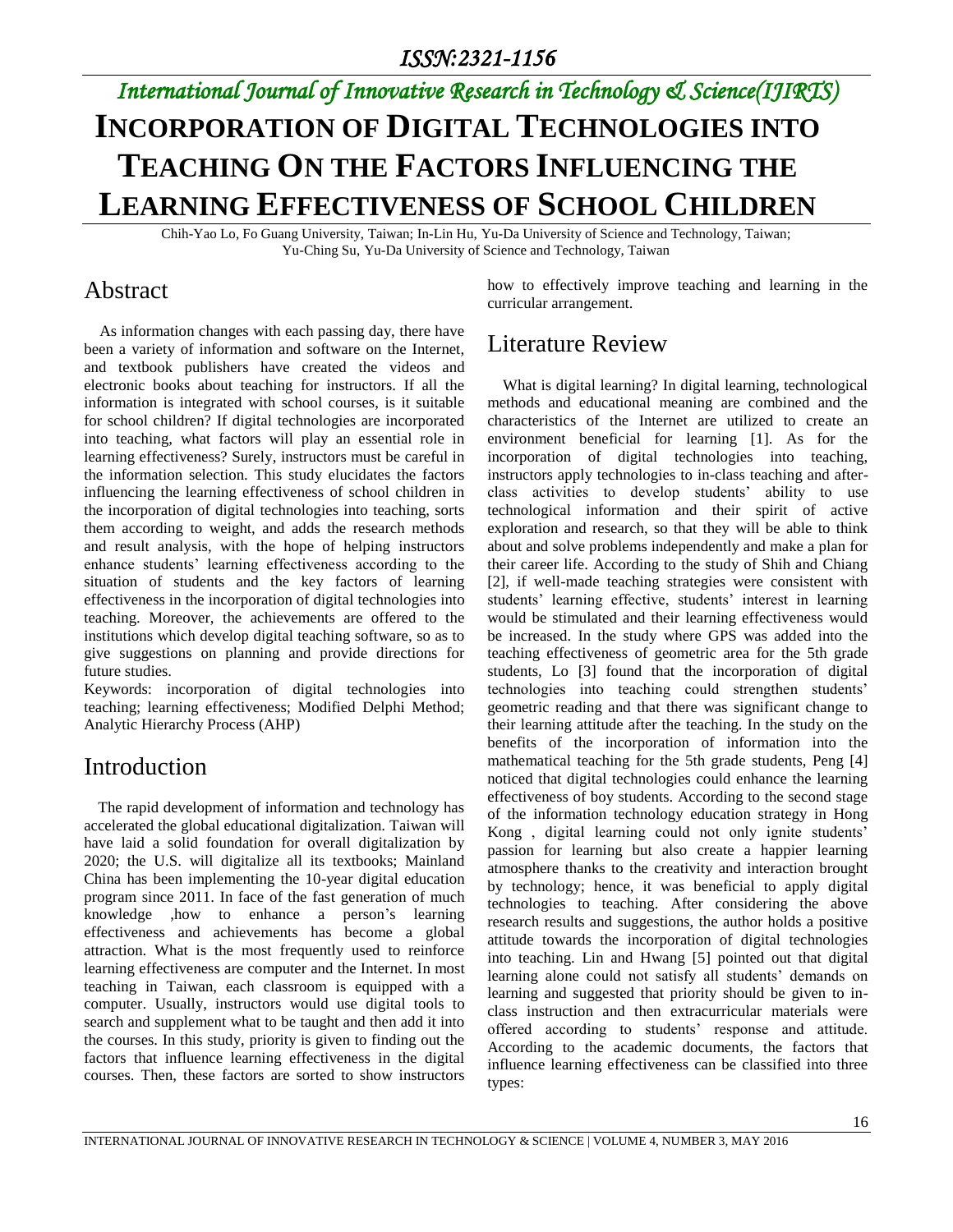### *ISSN:2321-1156*

# *International Journal of Innovative Research in Technology & Science(IJIRTS)*

 1. Instructor:In the seminar of educational technology, 35% of the teachers believed that over 90% of the teachers who attached importance to educational technology in the 21st century were positive that the application of digital technologies could increase the learning opportunities for the students in the school areas; therefore, teachers' ability to use technology has attracted great attention [6]. The arrangement of what to learn is related to the logic of thinking, and an inappropriate arrangement would disturb learners' thinking and then their learning effectiveness, and instructors are the soul figures who play the role. In the Study on the Innovation and Technology Acceptance of Teachers' Application of Interactive Electronic White Board in Teaching in the E-oriented Demonstration Prestigious Schools in Pingdong County, Lin and Chou [7] pointed out that the teachers who were more innovative in teaching showed more support for the incorporation of digital technologies into the traditional teaching. According to the above information, the teaching characteristics of instructors have measurable effects on the learning of learners.

 2.Learner:Different children have different learning abilities, but there is a close relation between learning ability and learning effectiveness. Most of the learners who have great learning effectiveness hold a positive attitude towards learning. Chung [8] pointed out that higher academic achievers surpassed lower ones in many aspects, including commonsense, Chinese proficiency, spatial concept, and knowledge acquisition speed. After massive information becomes available, everyone can obtain the information he/she needs from the Internet; hence, the role of students will change from listener in the past to the center of learning; meanwhile, teachers will become a learning helper who leads children to learn actively and develop the capabilities of independent learning and introspection [9]. To enhance learning effectiveness, learners in the digital learning environment play the role who takes initiative to gain knowledge, totally different from the one who merely receive knowledge in the traditional teaching. According to relevant academic documents, many personal characteristics also influence learners' learning effectiveness, such as gender, age, computer experience and skill, creativity, cognitive style, and learning style. Moreover, scholars believe that previous experience would influence learners' implementation of learning strategies in the integration of digital technologies and teaching and then influence their learning effectiveness.

3.Quality and environment of digital technologies :Learning is a process where ideas are transmitted and absorbed. There are several factors which influence the transmission of ideas, and one of them influences information: music, text and language are all signs which include sound, text and letters. Are their permutations and combinations appropriate? The content of the materials for teaching is the foundation, and there is a close relation between foundation and objective. Attention should be paid to the sequence and permutation of content. These digital teaching materials can make teaching more vivid; hence, what to be taught should be constantly improved and modified to meet the trend of the times. The quality of digital technologies influences the learning intention of learners, so all countries have formulated norms for the quality, with the hope of improving digital teaching materials and contributing to higher learning effectiveness. Likewise, the quality of software and hardware is also closely related to learning effectiveness. Liou and Li [10] argued that the main problem in the incorporation of digital technologies into teaching was not the information attainment of teachers but hardware equipment. The problems in software and hardware also affect the integration of digital technologies and teaching. The longterm advancement of digital learning relies on the accumulation of teaching resources, the increase in information equipment, and the improvement of teachers' and students' information attainment. Therefore, in terms of administration, it is critical for institution directors to show support and lay emphasis on the digital environment.

### Research Design and Implementation

After defining the research topic, the author of this study read the academic documents, journals and books about the incorporation of digital technologies into teaching, deduced and analyzed the academic documents, summarized the factor dimensions that influenced learning effectiveness, and made the questionnaire, which was divided into two parts the Modified Delphi Method and the Analytic Hierarchy Process (AHP).

 1.Modified Delphi Method: The experts in the Delphi Method focused on the information talents in various fields, including 10 digital technology teachers in elementary schools, 3 digital technology researchers, and 3 experts in digital information textbooks. They undertook a semi-open questionnaire, with a retrieval rate of 100%. The information of the retrieved questionnaire copies was analyzed and deduced according to the scores and views of the experts. The second questionnaire was designed on the basis of the results of the first questionnaire. After the second questionnaire was done, the validity of the evaluative norms was further confirmed, and the consistency of the experts' views was tested. This is the complete process which finally led to the dimensions of learning effectiveness.

 2. Analytic Hierarchy Process (AHP):With the teachers in the Zhunan Elementary School in Miaoli County as the research subjects, the author distributed 70 questionnaire copies and retrieved 57 ones, with a retrieval rate of about 80%. All of the teachers were those who had rich experience in integrating digital technologies with teaching. After the decision-making hierarchy framework was established, the hierarchy questionnaire was sent to the teachers, so that they could give some suggestions according to their application

INCORPORATION OF DIGITAL TECHNOLOGIES INTO TEACHING ON THE FACTORS INFLUENCING THE LEARNING EFFECTIVENESS OF SCHOOL CHILDREN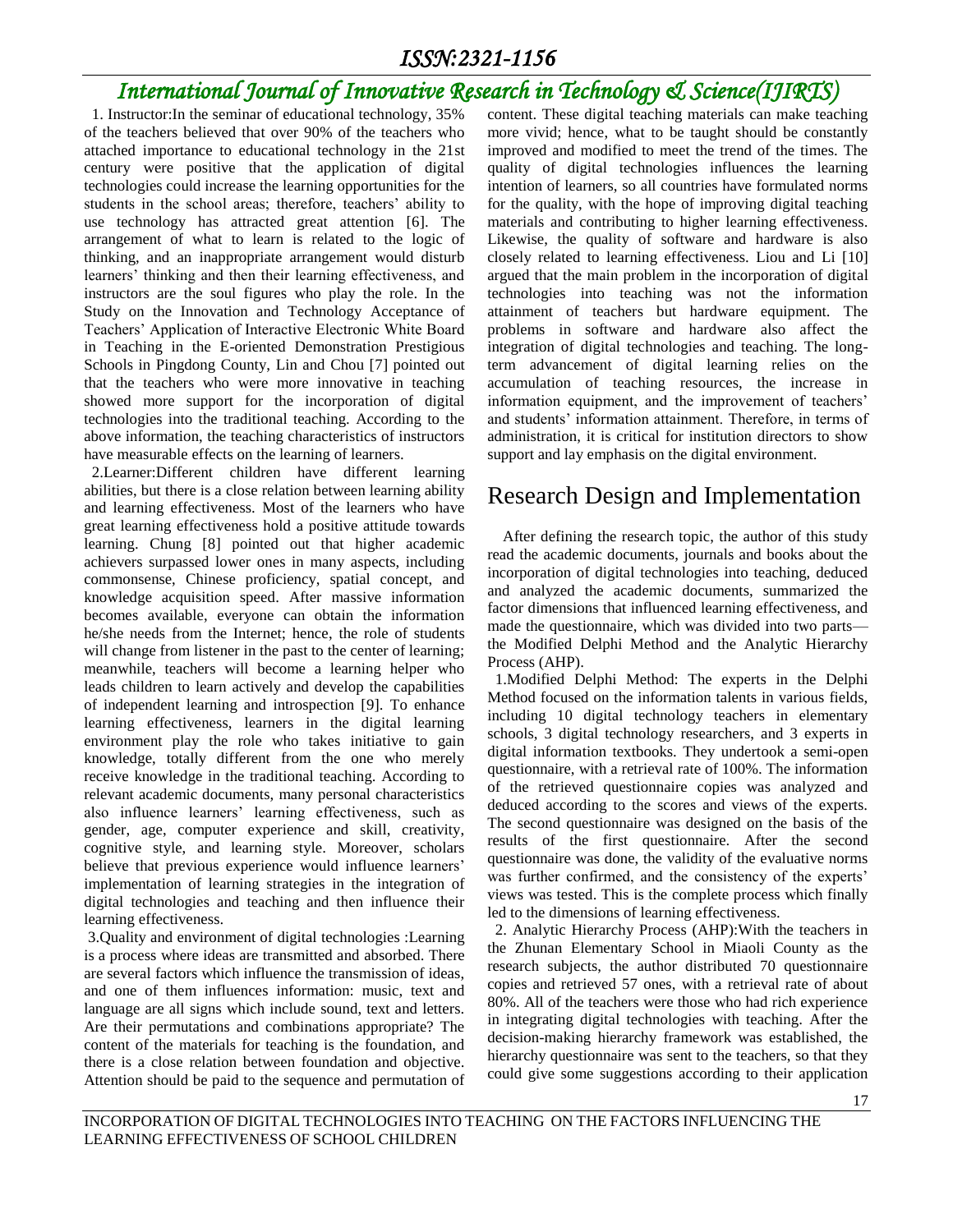### *ISSN:2321-1156*

# *International Journal of Innovative Research in Technology & Science(IJIRTS)*

of electronic white boards and regular incorporation of digital technologies into teaching. Then, the results were calculated after the questionnaires copies were retrieved. The results the expert questionnaire based on the Modified Delphi Method were divided into 4 items and 17 sub-items. The analytic hierarchy questionnaire was designed according to the results. The obtained data were used for the weight analysis to achieve the relative weight of the factors that influenced learning effectiveness.

### Research Procedure and Results

The research procedure consists of three steps, which are illustrated as follow and shown in Figure 1:

Step 1: Analysis of academic documents

This study collected and sorted out the academic documents about digital learning and the incorporation of digital technologies into teaching and drew reference from the studies of several scholars to define the factor indexes that influenced learning effectiveness in the incorporation of digital technologies into teaching. Additionally, the question dimensions of the hierarchy analysis and the norms that influenced the evaluation were made.

#### Step2: Modified Delphi Method

Modified Delphi Method was again adopted for the expert questionnaire and then the result analysis. After the appropriateness of the preliminary evaluative items was confirmed, the semi-open Likert's five-point scale was used for the questionnaire. The questionnaire copies were distributed among relevant scholars and experts. The questionnaire was analyzed, deduced and modified according to the scoring and views of the experts. Then, the second questionnaire was done. This step was the foundation for the making of the "Analytic Hierarchy Expert Questionnaire of the Factors Influencing Learning effectiveness in the Incorporation of Digital Technologies into Teaching".

#### Step 3: Analytic Hierarchy Process (AHP)

The hierarchical dimensions and evaluative norms were established on the basis of the results of the Modified Delphi Method questionnaire. In other words, the hierarchical classification was systemized to define the hierarchical dimensions and each evaluative norm; the hierarchy questionnaire was designed, distributed and retrieved. After that, the Analytical Hierarchy Process (AHP) was adopted to sort out the questionnaire data, and the MSExcel (2013) and Expert Choice were used for the calculation to analyze the weights of all the decision-making and evaluative norms. Then, the obtained weights were used to find out how much the experts valued the factors.



**Figure 1: Research Procedure Diagram**

The results of this study are based on the analysis of the AHP results. AHP was divided into three parts: Part 1 was the objective layer; Part 2 involved the main norms that influenced learning effectiveness; Part 3 was about the secondary norms. The illustration is as follow:

 1.Analysis of the Experience of the AHP Questionnaire Expert Group :This study aims to find out the ranking of the evaluative factors that influence the learning effectiveness of school children among the teachers of Zhunan Elementary School in the incorporation of digital technologies into teaching. Because of the fact that all classrooms of the elementary school are equipped with an electronic white board, the access to the Internet, and electronic textbooks, the teachers of the elementary school were invited to fill in the questionnaire. According to the data, 65% of the teachers had worked as a teacher for over 10 years. This indicates that the experts had rich experience.

 2.Content of the AHP Questionnaire :AHP was adopted for the questionnaire in this study, with 4 norms and 15 subnorms; hence,  $n(n-1)$  paired comparisons were needed.

(1)The definitions of the indexes and the instruction on how to fill in the questionnaire are shown in Table 1.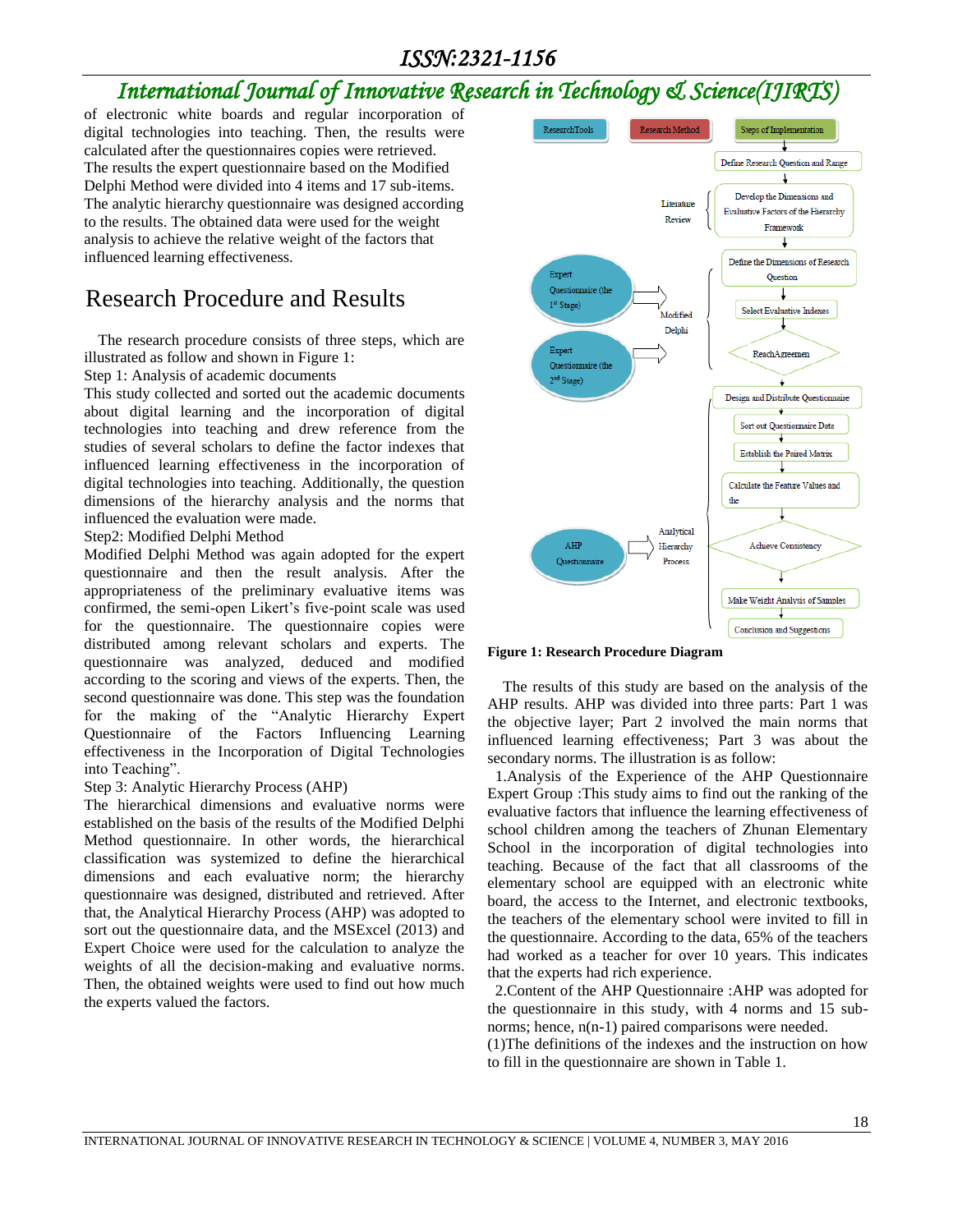### *ISSN:2321-1156*

# *International Journal of Innovative Research in Technology & Science(IJIRTS)*

| <b>Teaching characteristics</b><br>nstructors<br>ē | Teaching plan and strategy: integrate teaching resources; effectively help learners achieve teaching<br>objectives; inspire students and help them with thinking; induce the knowledge so that students can                                                |
|----------------------------------------------------|------------------------------------------------------------------------------------------------------------------------------------------------------------------------------------------------------------------------------------------------------------|
|                                                    | apply it in practice.                                                                                                                                                                                                                                      |
|                                                    | Technological attainment of instructors: judge and think about the massive information on the                                                                                                                                                              |
|                                                    | Internet; collect "reliable" information; be able to search information.<br>Core of learning: equality between teachers and students; learners as the center of learning; students                                                                         |
|                                                    | can think about and solve problems.                                                                                                                                                                                                                        |
|                                                    | Interaction between teachers and students: teachers can detect the needs of learners and make a<br>response to them; in the learning, teachers and students receive timely feedback through interaction.                                                   |
| <b>Characteristics of learners</b>                 | Learning ability: the speed of finding out the causes for problems; be able to comprehend the nature<br>of what is taught' be able to use knowledge to solve problems and find out mistakes; be able to think<br>about problems from various perspectives. |
|                                                    | Learning style: the thinking of learners in the learning.                                                                                                                                                                                                  |
|                                                    | Age: age or grade.                                                                                                                                                                                                                                         |
|                                                    | Computer skill: overall information ability and the attitude towards the use of computer<br>(confident/anxious).                                                                                                                                           |
|                                                    | Gender: male or female.                                                                                                                                                                                                                                    |
|                                                    | Cognitive style: favorite learning approach and exploration method; interested fields.                                                                                                                                                                     |
|                                                    | Experience: possession of experience; if the experience is beneficial.                                                                                                                                                                                     |
| Quality of digital information                     | Presentation of information: the teaching materials should be consistent with the cognition of                                                                                                                                                             |
|                                                    | learners and the objectives of teaching, be able to arouse learners' experience and interest, and be<br>able to measure their achievements.                                                                                                                |
|                                                    | Attractive and clear screen design: the attractiveness of the appearance.                                                                                                                                                                                  |
|                                                    | Game-based interaction: the games in digital textbooks generate interaction; the games feature<br>three-dimensional scenes and 3D animation; the games are used for diverse evaluation.                                                                    |
|                                                    | Computer operation: the place of operating orders should be fixed; the orders should be clear and                                                                                                                                                          |
|                                                    | understandable.                                                                                                                                                                                                                                            |
|                                                    | Text presentation: Is information presented in an organized and structured way? Are keywords or<br>titles clear?                                                                                                                                           |
|                                                    | Presentation of the information on websites: make images; achieve the close color; visual, audio                                                                                                                                                           |
|                                                    | and tactile approaches are better for memorizing; the sound effects can be operated differently<br>according to the objectives of teaching.                                                                                                                |
| Digital technologica<br><b>COVIFORMENT</b>         | Support of administrative units: on campus, administrative staff are the leaders as well as promoters<br>of activities and policies, so their attainments of and views on digital technologies have effects on                                             |
|                                                    | the effectiveness of the incorporation of digital technologies into teaching.                                                                                                                                                                              |
|                                                    | Software and hardware: Average classrooms are equipped with computers and network devices                                                                                                                                                                  |
|                                                    | which can facilitate the incorporation of digital technologies into teaching.<br>Bandwidth: Inadequate Bandwidth would affect the quality of digital learning; after all, the access                                                                       |
|                                                    | to the Internet influences the quality of information transmission.                                                                                                                                                                                        |

#### **Figure 2: Description of the Indexes**

#### (2).Personal information: gender, age and position

(3).Instruction on how to fill in questionnaire

This questionnaire made the intensity comparison of relevant importance on 9 levels. The influence of each norm on the objectives varies according to the evaluation of the experts. All norms have their relevant weights in the achievement of the objectives, so it was possible to compare the weights of the norms and circle the most appropriate ratios in the evaluation. The measurement scales included "Absolutely important", "Extremely Important", "Very important", "Slightly important" and "Equally important", and there were nine scoring criteria. If an item was thought to be more important, the value closer to the index would be circled.

 3.Comprehensive analysis of the factors that influence learning effectiveness in the incorporation of digital technologies into the traditional teaching.

In the questionnaire for the respondent teachers, the teachers attached the greatest importance to "Teaching plan and strategy" when selecting the factors that influenced the

learning effectiveness of school children in the incorporation of digital technologies into teaching. As for the main norms, 44.68% laid emphasis on "Teaching characteristics of instructors". In the exploration of single factors, priority was given to "Teaching plan and strategy" in the basic analysis of "Teaching characteristics of instructors"; "Learning ability" ranked the highest in the basic analysis of "Learning characteristics of learners"; "Text presentation" attracted the greatest attention in the basic analysis of "Quality of digital information"; most emphasis went to "Software and hardware" in the basic analysis of "Digital technological environment".

According to the results, "Teaching characteristics of instructors" had great effects, for 4 sub-items in it ranked among the top 5 secondary norm items. This indicates that "Teaching plan and strategy", "Technological attainment of instructors" and "Interaction between teachers and students" had great effects on the learning effectiveness of school children. It can be seen that the teaching characteristics of teachers features some influence, consistency and continuity and that they would influence school children's learning intention and is the most important factor among these factors. Table 2 is the index ranking list of the factors that influence learning effectiveness. The top 3 factors are shown in Table 1.

#### **Table 1: Index Ranking List of the Factors That Influence Learning Effectiveness**

| Criteria                                    | Criterion<br>weight | <b>Secondary</b><br>criterion                     | Secondary<br>criterion<br>weight | multipli-<br>cation<br>Weight | Ranking        |
|---------------------------------------------|---------------------|---------------------------------------------------|----------------------------------|-------------------------------|----------------|
|                                             |                     | Teaching plan<br>and strategy                     | 0.3895                           | 0.1740                        | 1              |
| Teaching characteris<br>tics of instructors | 89tt0               | Technological<br>attainment of<br>instructors     | 0.2538                           | 0.1134                        | 2              |
|                                             |                     | Core of learning                                  | 0.1871                           | 0.0836                        | $\overline{4}$ |
|                                             |                     | Interaction<br>between teach-<br>ers and students | 0.2314                           | 0.1034                        | 3              |
|                                             |                     | Learning ability                                  | 0.2381                           | 0.0702                        | 5              |
| characteris-<br>tics of<br>Learning         |                     | Learning style                                    | 0.1935                           | 0.0570                        | 7              |
| learners                                    | 0.2946              | Age                                               | 0.1797                           | 0.0529                        | 9              |
|                                             |                     | Cognitive style                                   | 0.1804                           | 0.0532                        | 8              |
|                                             |                     | Experience                                        | 0.2083                           | 0.0614                        | 6              |
|                                             | 0.1515              | Presentation of<br>information                    | 0.1404                           | 0.0213                        | 16             |
| Quality of<br>ligital infor-<br>mation      |                     | Attractive and<br>clear screen de-<br>sign        | 0.2399                           | 0.0363                        | 11             |
|                                             |                     | Game-based                                        | 0.2028                           | 0.0307                        | 13             |

INCORPORATION OF DIGITAL TECHNOLOGIES INTO TEACHING ON THE FACTORS INFLUENCING THE LEARNING EFFECTIVENESS OF SCHOOL CHILDREN

19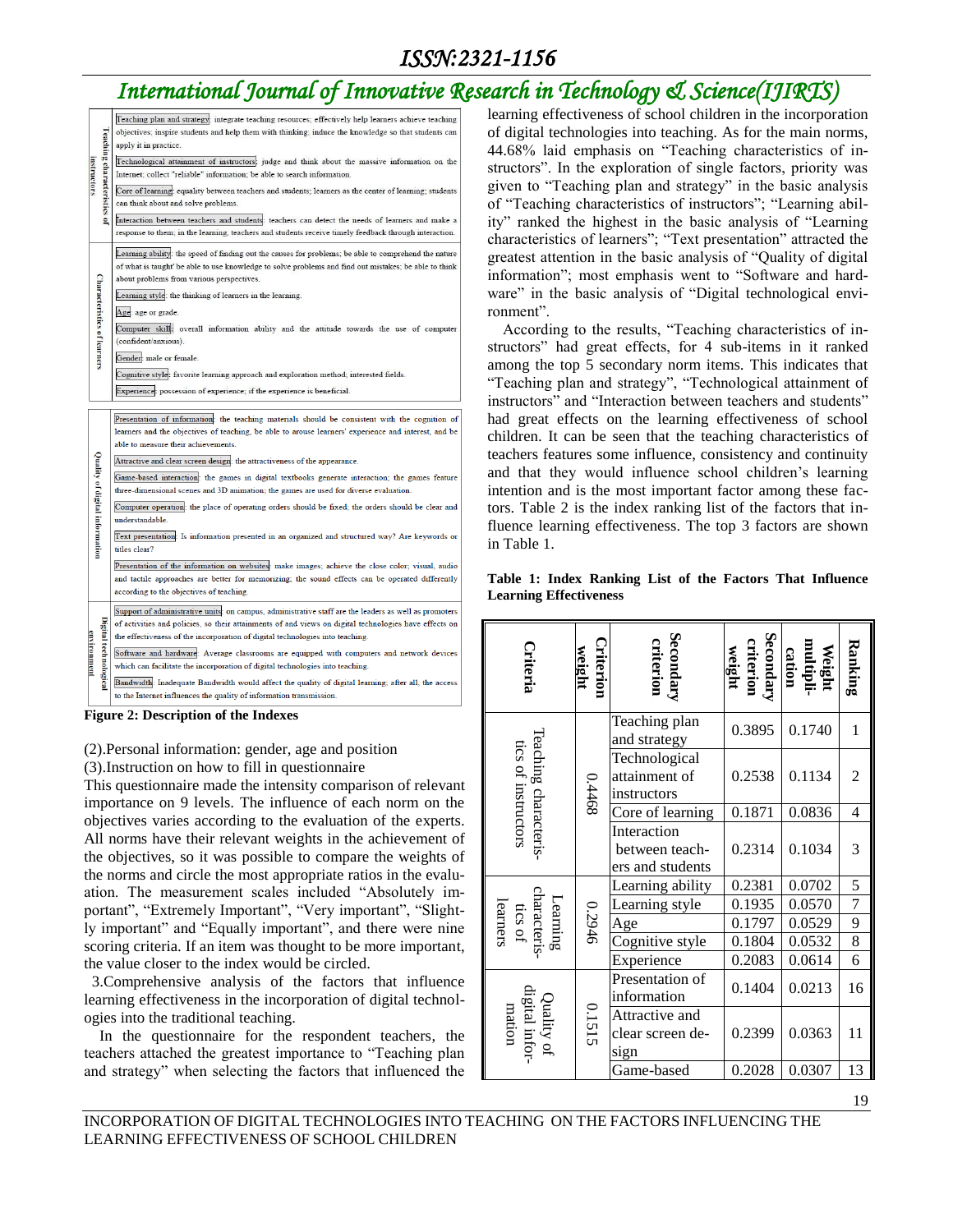# *International Journal of Innovative Research in Technology & Science(IJIRTS)*

|                                  |        | interaction                           |        |        |    |
|----------------------------------|--------|---------------------------------------|--------|--------|----|
|                                  |        | Text<br>presentation                  | 0.2504 | 0.0379 | 10 |
|                                  |        | Information on<br>websites            | 0.1665 | 0.0252 | 15 |
| Digital techno-<br>logical envi- |        | Support of<br>administrative<br>units | 0.4081 | 0.0283 | 14 |
| ronment                          | 0.0694 | Software and<br>hardware              | 0.4480 | 0.0311 | 12 |
|                                  |        | Bandwidth                             | 0.1439 | 0.0100 | 17 |



**Figure 2: Top 3 Factors that Influence Learning Effectiveness in the Incorporation of Digital Technologies into Teaching**

### Conclusion and Suggestion

According to the emphasis placed by the teachers of Zhunan Elementary School in Miaoli County on the factors that influence the learning effectiveness of school children in the incorporation of digital technologies into the traditional teaching, the factor indexes were ranked on the basis of weight: the factors attracting high importance accounted for 55%; those attracting intermediate importance took up 26%; those attractive low importance occupied 18%.

 1.The factors that attracted high importance are listed as follow: Teaching plan and strategy, Technological attainment of instructors, Interaction between teachers and students, Core of learning, and Learning ability. Most of these five factors are in the dimension of "Teaching characteristics of instructors". This indicates that despite the ever technological advancement and the increasing popularization of the Internet, elementary school students still need to use digital tools under the guidance of instructors. Therefore, the role of teachers is changing, but appropriate curricular arrangement and correct guidance from teachers still have great effects on the learning effectiveness of school children before their abilities are fully developed.

 2.The factors that attracted intermediate importance are listed as follow: Experience, Learning style, Cognitive Style, Age, and Text Presentation.

 3.The factors that attracted low importance are listed as follow: Attractive and clear screen design, Software and hardware, Game-based interaction, Support of administrative units, Information on websites, Presentation of information, and Bandwidth.

Elementary school education is the most fundamental learning for citizens, especially for children who are the cornerstones of the future development and competitive forces of the country. All countries are investing much labor and money in digital learning, and Taiwan is no exception. However, any investment would not prove worthy unless there is reward. Seeking the factors that can facilitate the incorporation of digital technologies into teaching according to the situation of Taiwan and the actual experience of elementary school teachers is highly significant for the education for children. Only by heading towards a correct direction can prevent us from merely following others and neglecting the national situation and children's characteristics in the investment in the global digital drive. Therefore, if the results of this study on the factor influencing the learning effectiveness of school children in the incorporation of digital technologies to teaching are successfully and continually popularized, they will greatly promote the learning effectiveness of school children.

There are two suggestions for the researchers who will do the follow-up studies:

1.Due to the limited research scope, fund and time, this questionnaire merely targeted at the teachers of Zhunan Elementary School in Miaoli County; consequently, the results only revealed the emphasis placed by the teachers and thus are not applicable to other elementary schools or even other counties. It is suggested that future researchers expand the research scope to the whole Miaoli County or the schools and remote areas in North Miaoli, which will lead to more research subjects.

 2.Different evaluation weights can be established according to different subjects, which was not done in this study. It is suggested that relevant studies be done according to the features and needs of different subjects like mathematics, Chinese, English, nature, health and physical education, and music, so as to develop different evaluation items and facilitate instructors' application of digital technologies in teaching.